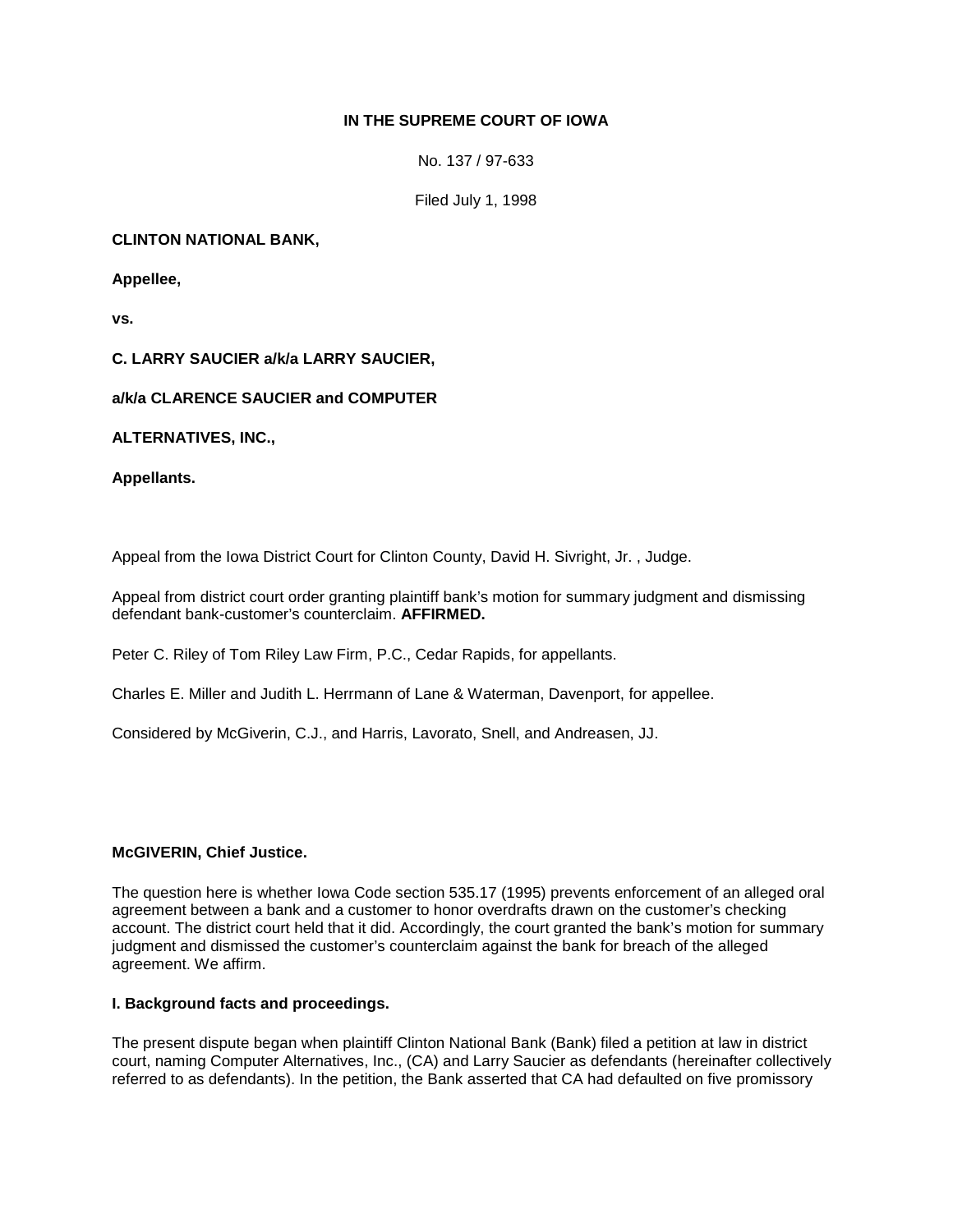notes guaranteed by CA's president, defendant Larry Saucier. The Bank amended its petition and added a count seeking to collect on another promissory note on which Saucier was in default.

In response, CA and Saucier filed an answer and a counterclaim, which asserted claims for breach of contract, interference with contract, misrepresentation and defamation in connection with the Bank's action in refusing to honor overdrafts on defendants' checking accounts. The breach of contract claim was based on an alleged oral agreement between Saucier and bank officer Tom Fullerton wherein the Bank agreed to honor overdrafts so long as the total amount was less than the amount of accounts receivable certified to the Bank. Saucier asserted that this agreement was confirmed by the Bank's past course of conduct in honoring defendants' overdrafts.

The Bank filed a summary judgment motion concerning the claims in its petition. Pursuant to an agreement between the parties, the district court sustained the motion and granted judgment to the plaintiff Bank as to the making, execution and calculation of the unpaid amounts due on defendants' promissory notes. The court's ruling stated that the Bank could not execute on the judgment until the defendants' counterclaim had been decided.

The Bank filed a second motion for summary judgment concerning the allegations asserted in defendants' counterclaim. The district court granted the Bank's motion for summary judgment, based on its conclusion that Iowa Code section 535.17(1) requires that any alleged agreement to honor overdrafts be in writing. The court reasoned that even if Fullerton made representations to Saucier that the Bank would honor CA's overdrafts, these representations were never put into writing and thus any alleged agreement regarding overdrafts was not enforceable under section 535.17(1). Since defendants failed to show that any such written agreement existed, the Bank had no duty to honor CA's overdrafts.

On appeal, defendants renew their contention that they had an agreement with the Bank concerning overdrafts and that defendants sustained injury due to the Bank's actions, but defendants raise no issue concerning their claims for defamation, interference with contract, and misrepresentation.

#### **II. Standard of review.**

Our review of a grant or denial of summary judgment is at law. Iowa R. App. P. 4; *Gabrilson v. Flynn*, 554 N.W.2d 267, 270 (Iowa 1996). Summary judgment is only appropriate when no genuine issue of material fact exists and the moving party is entitled to judgment as a matter of law. Iowa R. Civ. P. 237(c); *Phipps v. IASD Health Servs. Corp.*, 558 N.W.2d 198, 201 (Iowa 1997). To determine whether there is a genuine issue of material fact, the court must examine the pleadings, depositions, answers to interrogatories, admissions on file, and affidavits. Iowa R. Civ. P. 237(c). The record here consists of the pleadings, affidavits and exhibits. We review the record in the light most favorable to the party opposing summary judgment; in this sense, we consider a motion for summary judgment as we would a motion for directed verdict. *Smith v. CRST Int'l, Inc.*, 553 N.W.2d 890, 893 (Iowa 1996).

The moving party may establish a right to summary judgment by establishing the limits of the other party's proof. *Wilson v. Darr*, 553 N.W.2d 579, 582 (Iowa 1996). If those limits of proof reveal that the resisting party has no evidence to factually support an outcome determinative element of that party's claim, the moving party will prevail on summary judgment. *Id*.; *see also Griglione v. Martin*, 525 N.W.2d 810, 813 (Iowa 1994) (discussing *Celotex Corp. v. Catrett*, 477 U.S. 317, 323, 106 S. Ct. 2548, 2552-53, 91 L. Ed. 2d 265, 274 (1986)).

#### **III. Iowa Code section 535.17.**

Defendants contend that the district court erred in granting summary judgment in favor of the Bank concerning their breach of contract counterclaim. Specifically, defendants contend that the district court erred in concluding that Iowa Code section 535.17 requires that an agreement to honor overdrafts be in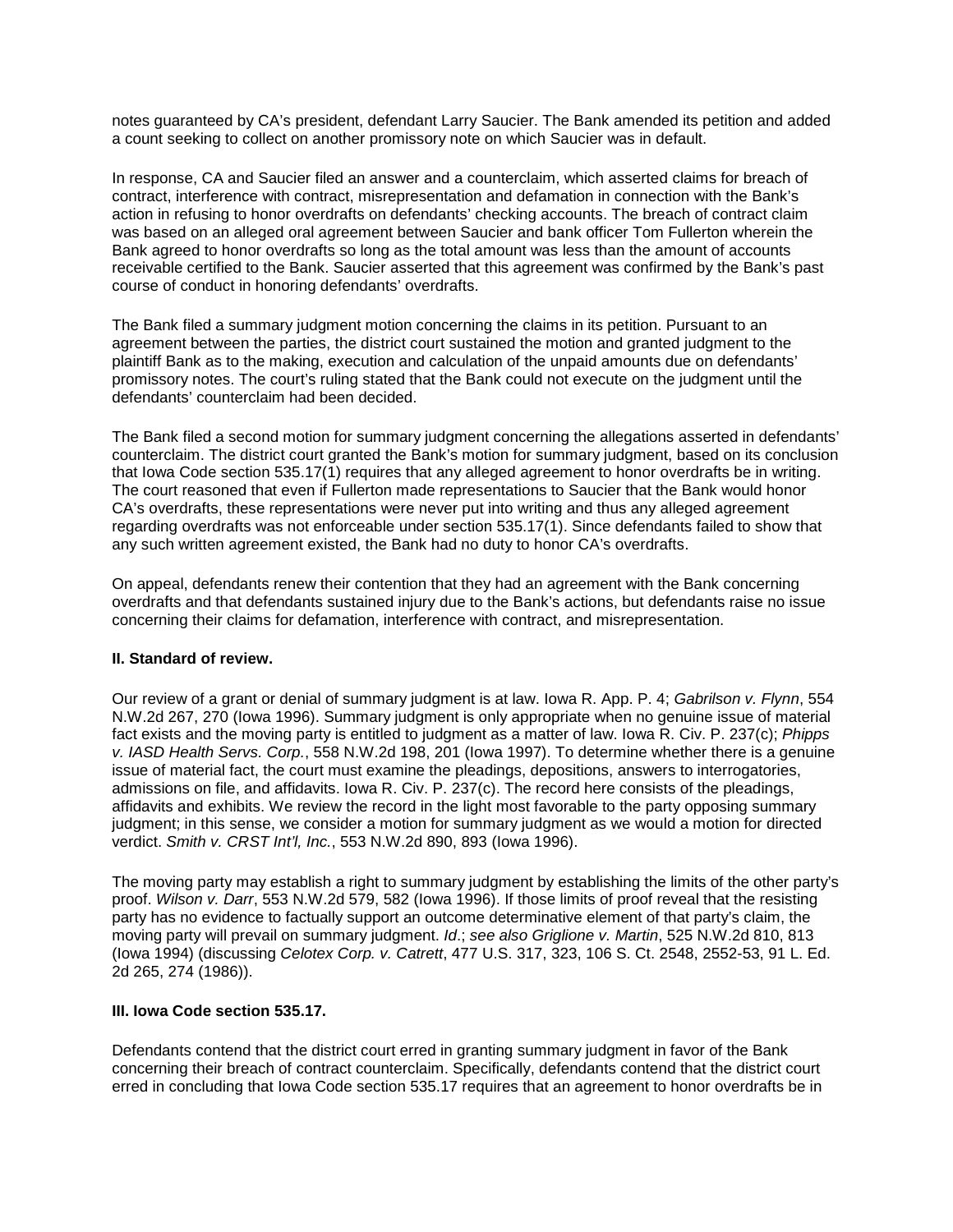writing to be enforceable. After reviewing the record in a light most favorable to defendants, we conclude that the district court correctly applied Iowa Code section 535.17.

The relationship between a bank and its customer is based on contract. *See Petersen v. Carstensen*, 249 N.W.2d 622, 624 (Iowa 1977) (bank deposit creates valid contract between bank and depositor). Absent an express agreement of the parties to the contrary, the provisions of Article 4 of the Uniform Commercial Code (UCC) governing bank deposits and collections are made express provisions of the depositor's contract with the bank. Iowa Code § 554.4103(1); 10 Am. Jur. 2d *Banks & Financial Institutions* § 715 (1997). Iowa adopted the provisions of Article 4 of the UCC in 1965. *See* 1965 Iowa Acts ch. 413, § 4104. Those provisions are codified at Iowa Code sections 554.4101 through 554.4504.

At the time Saucier and CA entered into the relationship with the Bank, Saucier, in behalf of defendants, and the Bank signed an agreement entitled Corporate Depository Resolution. This agreement included the following paragraph:

> [T]o the extent that any *Withdrawal Orders* executed by the persons designated herein . . . exceed collected balances of this Corporation on deposit with the Bank, *the Bank may, in its sole discretion* but without any obligation on its part to do so, and without notice to this Corporation *honor such Withdrawal Orders*, and to the extent that the Bank so elects, this Corporation hereby agrees that such excess payment shall constitute an obligation and liability of this Corporation to the Bank . . . .

(Emphasis added.) The term "withdrawal orders" as used in this agreement includes checks. According to the terms of this agreement, the Bank had no duty to honor CA's overdrafts, but could do so at its discretion.

Saucier contends that bank loan officer Tom Fullerton made representations to him that the Bank would honor defendants' overdrafts up to a percentage of CA's accounts receivable and that the Bank on occasion did honor CA's overdrafts. Defendants now contend that Fullerton's "representations" constitute an enforceable agreement and that the Bank breached this agreement by not honoring CA's overdrafts. The Bank denies that any such representations were made to Saucier or an agent of CA.

A. Before reaching the merits of this case, we first dispose of defendants' contention that Article 4 of the UCC, and not Iowa Code section 535.17, is the applicable law governing the issue in this appeal. Section 554.4402(1) states that a bank has no duty to pay an overdraft, unless otherwise agreed. This section does not specify whether the agreement must be in writing. Iowa Code section 535.17, enacted in 1990, *see* 1990 Iowa Acts ch. 1176, § 1, however, specifically states in subsection one that a credit agreement, which includes the honoring of overdrafts, must be in writing to be enforceable.

Our state is not bound as a matter of law by the provisions set forth in the UCC. The decision whether to adopt the UCC, in whole or in part, is up to each particular state. *See* 10 Am. Jur. 2d *Banks & Financial Institutions* § 716 (1997) (UCC is not a regulatory statute and does not prescribe what constraints different jurisdictions may impose on the bank-customer relationship). Our legislature in 1990 chose to impose a more stringent requirement concerning a bank's duty to honor overdrafts than that called for by Article 4. Section 535.17(6) is further evidence of the legislature's intent with respect to written credit agreements, and states:

> This section shall be interpreted and applied purposively to ensure that contract actions and defenses on credit agreements are supported by clear and certain written proof of the terms of such agreements to protect against fraud and to enhance the clear and predictable understanding of rights and duties under credit agreements.

Iowa Code § 535.17(6).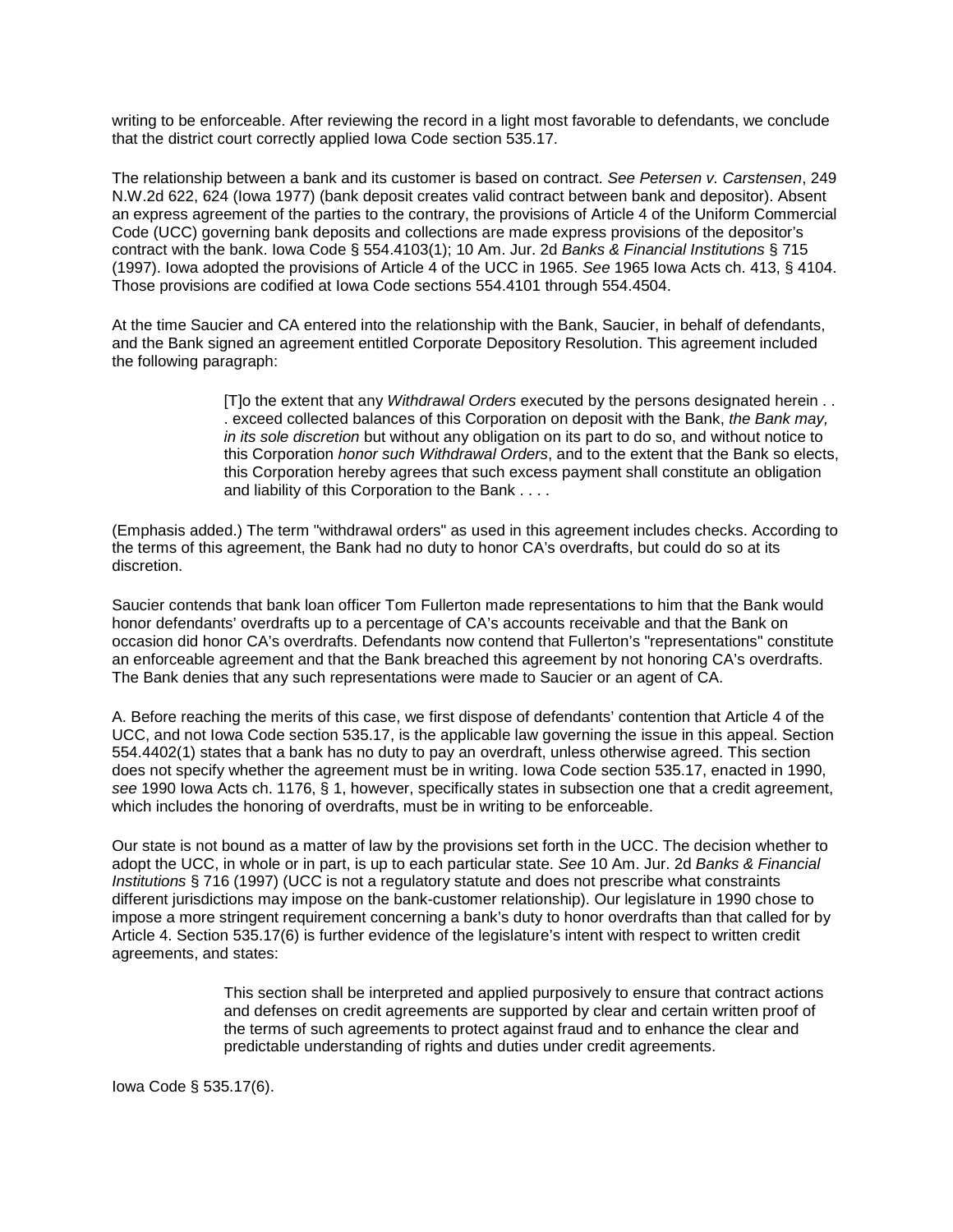B. Having clarified what law governs, our next task is to apply it to the facts of this case. Iowa Code section 535.17(1) provides:

> A *credit agreement* is not enforceable in contract law by way of action or defense by any party *unless a writing exists which contains all of the material terms of the agreement and is signed by the party against whom enforcement is sought*.

(Emphasis added.) The term "credit agreement" is defined as "any contract made or acquired by a lender to loan money, finance any transaction, or otherwise extend credit for any purpose, and includes all of the terms of the contract." Iowa Code § 535.17(5)(c).

Despite Saucier's contention to the contrary, under Iowa law payment by a bank of an overdraft is considered an unsecured loan, *see C & H Farm Serv. v. Farmers Sav. Bank*, 449 N.W.2d 866, 876 (Iowa 1989), and/or an extension of credit to a customer. *State v. Mullin*, 225 N.W.2d 305, 308 (Iowa 1975); *see also* 11 Am. Jur. 2d *Banks & Financial Institutions* § 937 (1997). Defendants' alleged agreement with the Bank concerning overdrafts thus falls under the parameters of section 535.17(1). The statute clearly requires that an agreement concerning a bank's duty to honor overdrafts must be in writing to be enforceable. Therefore, assuming that the Bank did make oral statements to Saucier that it would honor defendants' overdrafts, such statements are immaterial because the law provides that such agreements must be in writing to be enforceable. Defendants do not assert any such written agreement exists here.

Furthermore, the fact that the Bank honored defendants' overdrafts in the past does not make the Bank obligated to honor future overdrafts. The rule is well-established that a bank has no duty to honor overdrafts, although it may have done so in the past. *See Orlich v. Rubio Sav. Bank of Brighton*, 240 Iowa 1074, 1078, 38 N.W.2d 622, 624 (1949) (fact that bank paid overdrafts in past did not require bank to continue to honor future overdrafts); *Schaller v. Marine Nat'l Bank of Neenah*, 388 N.W.2d 645, 648-49 (Wis. Ct. App. 1986) (same). This is because the decision whether to honor an overdraft is a matter of discretion for the bank. *Schaller*, 388 N.W.2d at 648; *see also* 11 Am. Jur. 2d *Banks & Financial Institutions* § 939 (1997) (whether to honor a check that creates an overdraft is a matter within the bank's discretion). As the Louisiana supreme court has said:

> A man may allow credit to another, if he sees fit to do so, but this does not oblige him to extend that credit at any and all times thereafter. The banker, like the butcher, the baker, and the grocer, extends credit when he thinks the customer is good for the amount of the credit, but he shuts it off when he thinks the customer is no longer able to respond to his obligations . . . .

*Canal Bank & Trust Co. v. Denny*, 135 So. 376, 377 (La. 1931).

Since the Bank had no duty to honor defendants' overdrafts, the Bank likewise had no duty to give defendants notice that it would no longer honor defendants' overdrafts. *See Schaller*, 388 N.W.2d at 649 (since bank was not required to honor overdrafts, it had no obligation, absent contrary agreement, to give customer notice of potential overdraft); *see also* 11 Am. Jur. 2d *Banks & Financial Institutions* § 939 (1997) (absent a promise to the contrary, the fact that bank honors depositor's overdrafts in the past does not give rise to duty to inform depositor that bank would not honor future overdrafts).

We conclude that the district court properly applied section 535.17(1) in determining that any agreement between the Bank and Saucier concerning overdrafts was not enforceable.

C. Defendants next contend that if section 535.17(1) requires that an agreement concerning overdrafts be in writing to be enforceable, then the Bank was required under subsections 535.17(2) and (3) to give defendants notice that the alleged oral agreement between Saucier and bank employee Fullerton was not enforceable. We reject this contention.